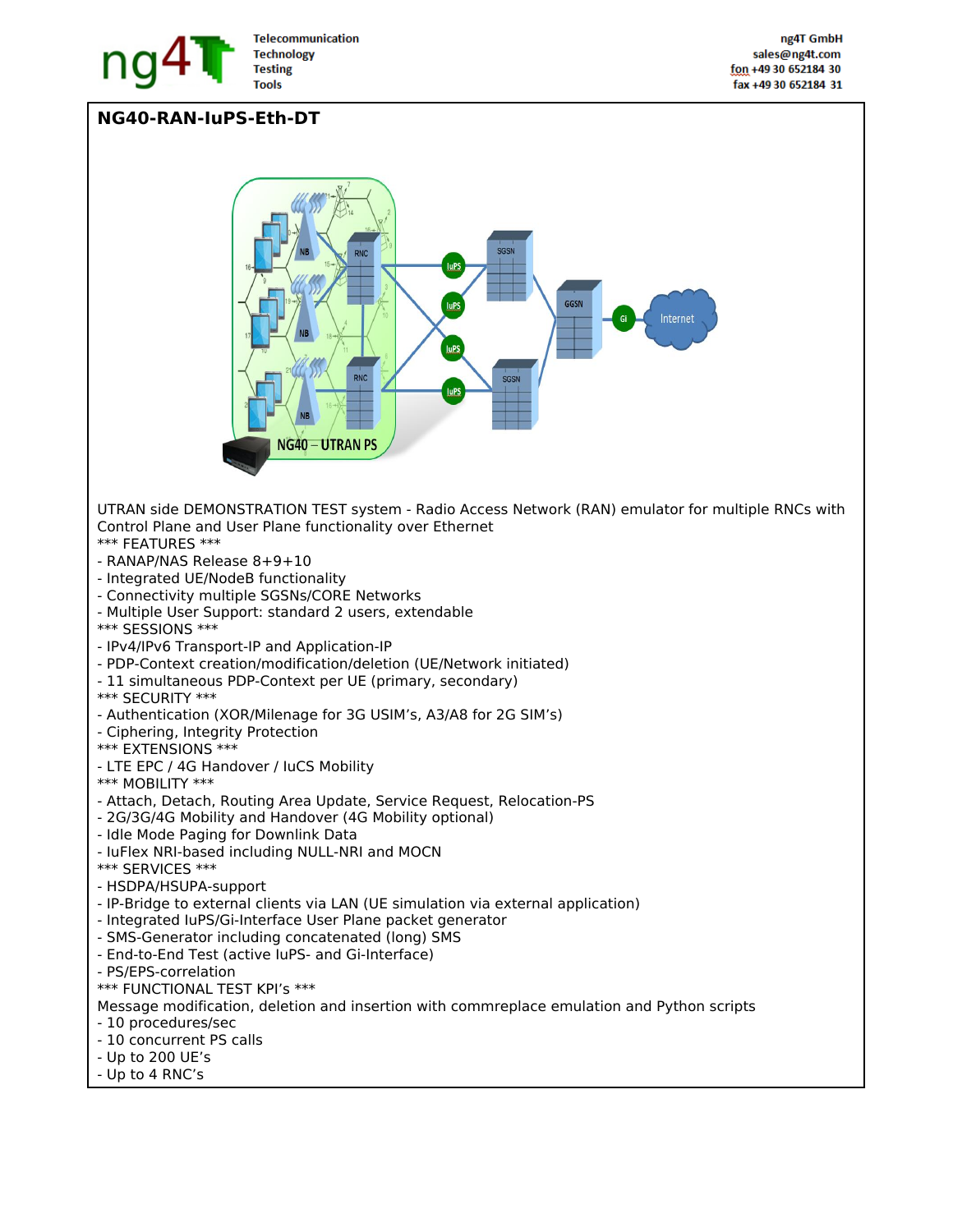

## **NG40-RAN-IuPS-Eth-FT**